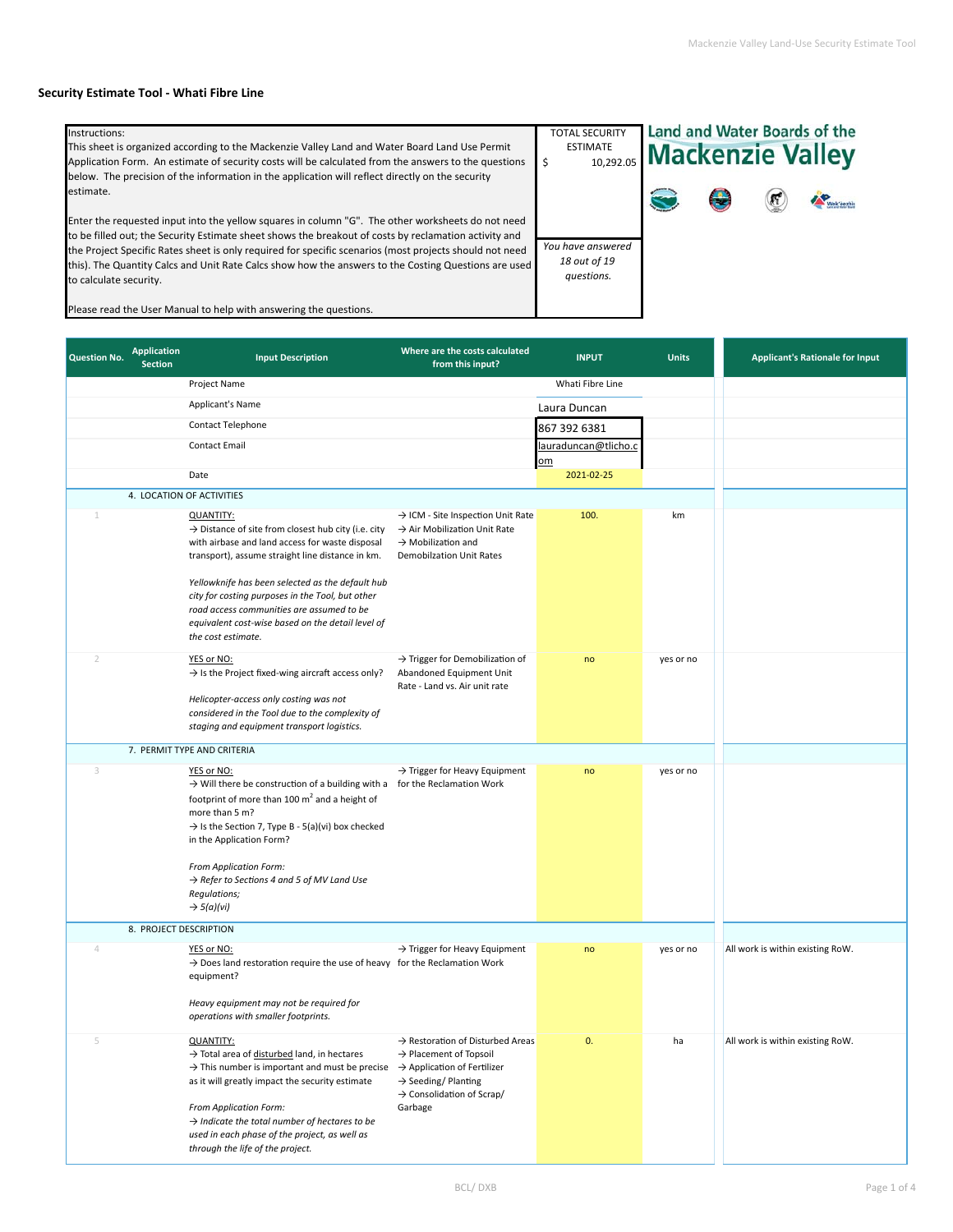| <b>Question No.</b> | <b>Application</b><br><b>Section</b> | <b>Input Description</b>                                                                                                                                                                                                                                                                                                                                                                                                                                                                                                                                                                                                                            | Where are the costs calculated<br>from this input?                                                             | <b>INPUT</b> | <b>Units</b>           | <b>Applicant's Rationale for Input</b>                                                                                                                                                                                                                                                                                                                                                                                                                                                                                                                                                               |
|---------------------|--------------------------------------|-----------------------------------------------------------------------------------------------------------------------------------------------------------------------------------------------------------------------------------------------------------------------------------------------------------------------------------------------------------------------------------------------------------------------------------------------------------------------------------------------------------------------------------------------------------------------------------------------------------------------------------------------------|----------------------------------------------------------------------------------------------------------------|--------------|------------------------|------------------------------------------------------------------------------------------------------------------------------------------------------------------------------------------------------------------------------------------------------------------------------------------------------------------------------------------------------------------------------------------------------------------------------------------------------------------------------------------------------------------------------------------------------------------------------------------------------|
| 6                   | 9. CAMP                              | <b>QUANTITY:</b><br>$\rightarrow$ Total footprint area of all buildings that will be Buildings/Infrastructure<br>constructed/installed, in m <sup>2</sup><br>$\rightarrow$ Enter "0" (zero) for no camp (no buildings)<br>From 2019 MVLWB Guide to Land Use Permitting<br>Process - DRAFT:<br>$\rightarrow$ 3.2 - 9. If the project includes a camp, describe<br>the camp, including the following information:<br>• camp layout, including number, type, and                                                                                                                                                                                       | $\rightarrow$ Demolish/ Dismantle Camp/                                                                        | 0.           | sq.m                   | project is using existing TASR camp.                                                                                                                                                                                                                                                                                                                                                                                                                                                                                                                                                                 |
| 7                   |                                      | dimensions (m2) of structures;<br><b>QUANTITY:</b><br>$\rightarrow$ Total camp (all buildings) weight that will be<br>constructed/ installed, in tonnes<br>$\rightarrow$ Enter 0 for no camp<br>Calculate total tonnage of camp buildings.<br>Weight will be known by proponent for their<br>mobilization plan.                                                                                                                                                                                                                                                                                                                                     | $\rightarrow$ Waste transport to South<br><b>Disposal Facility</b><br>$\rightarrow$ Waste disposal tipping fee | 0.           | tonnes                 |                                                                                                                                                                                                                                                                                                                                                                                                                                                                                                                                                                                                      |
|                     | 10. ROAD AND ACCESSES                |                                                                                                                                                                                                                                                                                                                                                                                                                                                                                                                                                                                                                                                     |                                                                                                                |              |                        |                                                                                                                                                                                                                                                                                                                                                                                                                                                                                                                                                                                                      |
| 8                   |                                      | YES or NO:<br>$\rightarrow$ Is winter road construction required for<br>mobilization of the operation?                                                                                                                                                                                                                                                                                                                                                                                                                                                                                                                                              | $\rightarrow$ Trigger for Construction of<br>Winter Road Costs                                                 | no           | yes or no              |                                                                                                                                                                                                                                                                                                                                                                                                                                                                                                                                                                                                      |
| 9                   |                                      | YES or NO:<br>$\rightarrow$ Is the winter road construction over land-only? Construction over land-only vs.                                                                                                                                                                                                                                                                                                                                                                                                                                                                                                                                         | $\rightarrow$ Trigger for Winter Road<br>over land and water<br>construction unit rate                         |              | yes or no              |                                                                                                                                                                                                                                                                                                                                                                                                                                                                                                                                                                                                      |
| 10                  |                                      | <b>QUANTITY:</b><br>$\rightarrow$ Enter length of the winter road construction,<br>required for mobilization of the operation, in<br>kilometers to the nearest decimal point (rounded<br>up)<br>$\rightarrow$ Enter "0" (zero) for no winter road construction<br>From 2019 MVLWB Guide to Land Use Permitting<br>Process - DRAFT:<br>$\rightarrow$ 3.2 - 10. Indicate whether a road or access is<br>to be pioneered (i.e. built for the first time) and<br>whether it has been laid out or ground-truthed.<br>Describe the route, construction, and<br>maintenance of any new or existing road.                                                   | $\rightarrow$ Construction of Winter Road<br>Costs                                                             | 0.           | km                     |                                                                                                                                                                                                                                                                                                                                                                                                                                                                                                                                                                                                      |
|                     | 12. EQUIPMENT                        |                                                                                                                                                                                                                                                                                                                                                                                                                                                                                                                                                                                                                                                     |                                                                                                                |              |                        |                                                                                                                                                                                                                                                                                                                                                                                                                                                                                                                                                                                                      |
| TТ                  |                                      | <b>QUANTITY:</b><br>$\rightarrow$ Total number of heavy machinery/ equipment Demobilization<br>that will be mobilized to site and used in the<br>operation<br>$\rightarrow$ Enter "0" (zero) for no equipment<br>From 2019 MVLWB Guide to Land Use Permitting<br>Process - DRAFT:<br>$\rightarrow$ 3.2 - 12. Use the table provided to list the<br>type, number, weight (in tonnes), and proposed<br>uses of all equipment proposed to be used.<br>The cost of removing this equipment must be<br>reflected in the closure cost estimate (see item<br>18 below) and will be considered by the Board in<br>development of any security requirements. | $\rightarrow$ Prepare Equipment for                                                                            |              | pieces of<br>equipment | Although it is a separate project from the<br>TASR, the fibre project will be conducted<br>using the same workforce, size/type of<br>equipment (exception of a cable plow<br>attachment for a bulldozer), camp facilities<br>and environmental protections afforded<br>through the existing Land Use Permit<br>#W2016E0004. As a Tłįchę Government<br>infrastrucutre project along the new<br>highway, with the same mob/demob and<br>construction timing as the TASR, and being<br>constructed in the TASR RoW, there is no<br>possibility of heavy equipment for the<br>fibreline being abandoned. |
| 12                  |                                      | <b>QUANTITY:</b><br>$\rightarrow$ Total weight of heavy machinery/ equipment<br>that will be mobilized to site and used in the<br>operation, in tonnes<br>$\rightarrow$ Enter "0" (zero) for no equipment                                                                                                                                                                                                                                                                                                                                                                                                                                           | $\rightarrow$ Waste transport to South<br><b>Disposal Facility</b><br>$\rightarrow$ Waste disposal tipping fee | 0.           | tonnes                 |                                                                                                                                                                                                                                                                                                                                                                                                                                                                                                                                                                                                      |
|                     | 13. FUEL                             |                                                                                                                                                                                                                                                                                                                                                                                                                                                                                                                                                                                                                                                     |                                                                                                                |              |                        |                                                                                                                                                                                                                                                                                                                                                                                                                                                                                                                                                                                                      |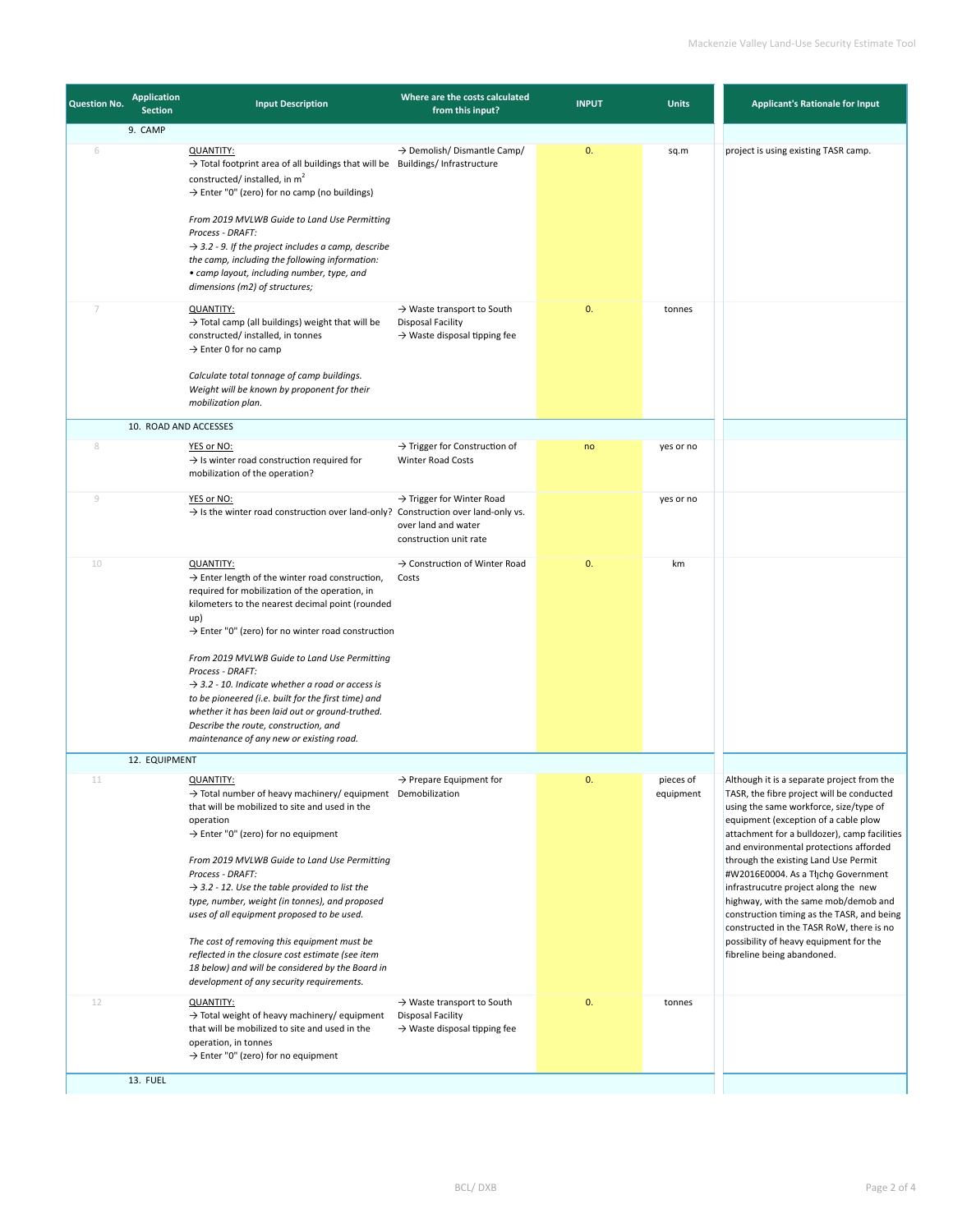| <b>Question No.</b> | <b>Application</b><br><b>Section</b> | <b>Input Description</b>                                                                                                                                                                                                                                                                                                                                                                                                                                                                                                                                                                                                                                | Where are the costs calculated<br>from this input?                                                                                                                                                                                                                                                                                                                                        | <b>INPUT</b> | <b>Units</b> | <b>Applicant's Rationale for Input</b> |
|---------------------|--------------------------------------|---------------------------------------------------------------------------------------------------------------------------------------------------------------------------------------------------------------------------------------------------------------------------------------------------------------------------------------------------------------------------------------------------------------------------------------------------------------------------------------------------------------------------------------------------------------------------------------------------------------------------------------------------------|-------------------------------------------------------------------------------------------------------------------------------------------------------------------------------------------------------------------------------------------------------------------------------------------------------------------------------------------------------------------------------------------|--------------|--------------|----------------------------------------|
| 13                  |                                      | <b>QUANTITY:</b><br>$\rightarrow$ Total number of fuel barrels that will be<br>mobilized to the site<br>$\rightarrow$ Enter "0" (zero) for no barrels<br>From 2019 MVLWB Guide to Land Use Permitting<br>Process - DRAFT:<br>$\rightarrow$ 3.2 - 13. Identify all petroleum-based fuel<br>types (e.g., diesel, gasoline, aviation fuel,<br>propane, etc.) that will be used, and for each fuel<br>type, provide the following information:<br>• Number of containers;<br>• Capacity of containers (e.g., litres, pounds);<br>· Type of container (e.g., barrel, tank, tidy-tank,<br>jerry-cans etc.); and<br>• Proposed storage or staging location(s). | $\rightarrow$ Transport of Solid Hazardous<br>wastes<br>$\rightarrow$ Tipping fees - empty barrels<br>and containers                                                                                                                                                                                                                                                                      | 0.           | barrels      |                                        |
| 14                  |                                      | <b>QUANTITY:</b><br>$\rightarrow$ Total weight of non-barrel fuel storage<br>containers that will be mobilized to the site (e.g.<br>fuel tanks), in tonnes<br>$\rightarrow$ Enter "0" (zero) for no containers                                                                                                                                                                                                                                                                                                                                                                                                                                          | $\rightarrow$ Transport of Solid Hazardous<br>wastes<br>$\rightarrow$ Tipping fees - empty barrels<br>and containers                                                                                                                                                                                                                                                                      | 0.           | tonnes       |                                        |
| 15                  |                                      | <b>QUANTITY:</b><br>$\rightarrow$ Total volume of fuel that will be mobilized to<br>the site, in litres<br>$\rightarrow$ Enter "0" (zero) for no fuel                                                                                                                                                                                                                                                                                                                                                                                                                                                                                                   | $\rightarrow$ Preparation of fuel containers<br>for removal<br>$\rightarrow$ Trigger for hazmat abatement<br>cost<br>$\rightarrow$ Soil Remediation<br>$\rightarrow$ Transport of Solid Hazardous<br>wastes to South<br>$\rightarrow$ Transport of Liquid Hazardous<br>wastes to South<br>$\rightarrow$ Tipping fees - contaminated<br>soil<br>$\rightarrow$ Tipping fees - liquid hazmat | 0.           | litres       |                                        |
|                     |                                      | 17. POTENTIAL ENVIRONMENTAL IMPACTS OF THE PROJECT AND PROPOSED MITIGATIONS                                                                                                                                                                                                                                                                                                                                                                                                                                                                                                                                                                             |                                                                                                                                                                                                                                                                                                                                                                                           |              |              |                                        |
| 16                  |                                      | YES or NO:<br>$\rightarrow$ Is there a potential impact of the proposed<br>project on groundwater and surface water?<br>From 2019 MVLWB Guide to Land Use Permitting<br>Process - DRAFT:<br>$\rightarrow$ 3.2 - 17. Describe potential impacts of the<br>proposed project on:<br>• Groundwater and surface water - include<br>changes to flow, quantity and quality.                                                                                                                                                                                                                                                                                    | → Trigger for ICM - Groundwater<br>and Surface Water Monitoring                                                                                                                                                                                                                                                                                                                           | no           | yes or no    |                                        |
| 17                  |                                      | YES or NO:<br>$\rightarrow$ Is there a potential for instability of reclaimed<br>areas?<br>From 2019 MVLWB Guide to Land Use Permitting<br>Process - DRAFT:<br>$\rightarrow$ 3.2 - 17. Describe potential impacts of the<br>proposed project on:<br>• Land, including geological structure change,<br>soil contamination, compaction/settling/erosion,<br>alteration of the permafrost regime and riparian<br>zone loss.                                                                                                                                                                                                                                | > Trigger for ICM - Geotechnical<br>Monitoring                                                                                                                                                                                                                                                                                                                                            | no           | yes or no    | All work is within existing RoW.       |
|                     |                                      | 18. CLOSURE AND RECLAMATION                                                                                                                                                                                                                                                                                                                                                                                                                                                                                                                                                                                                                             |                                                                                                                                                                                                                                                                                                                                                                                           |              |              |                                        |
| 18                  |                                      | YES or NO:<br>$\rightarrow$ Will a detailed Closure and Reclamation Plan<br>be required?<br>A Detailed Reclamation and Closure Plan would<br>likely be required only if detailed engineering is<br>required.<br>From Application Form:<br>$\rightarrow$ Describe your plans for closure and<br>reclamation, including any temporary closure(s)<br>and seasonal shutdowns. Include your Closure<br>and Reclamation Plan in your Application<br>Package, if applicable, or for small-scale projects,<br>describe the proposed activities.                                                                                                                 | $\rightarrow$ Trigger for Closure and<br><b>Reclamation Plan</b><br>$\rightarrow$ Trigger for Engagement Costs<br>$\rightarrow$ Trigger for Regulatory<br><b>Compliance Costs</b>                                                                                                                                                                                                         | no           | yes or no    |                                        |